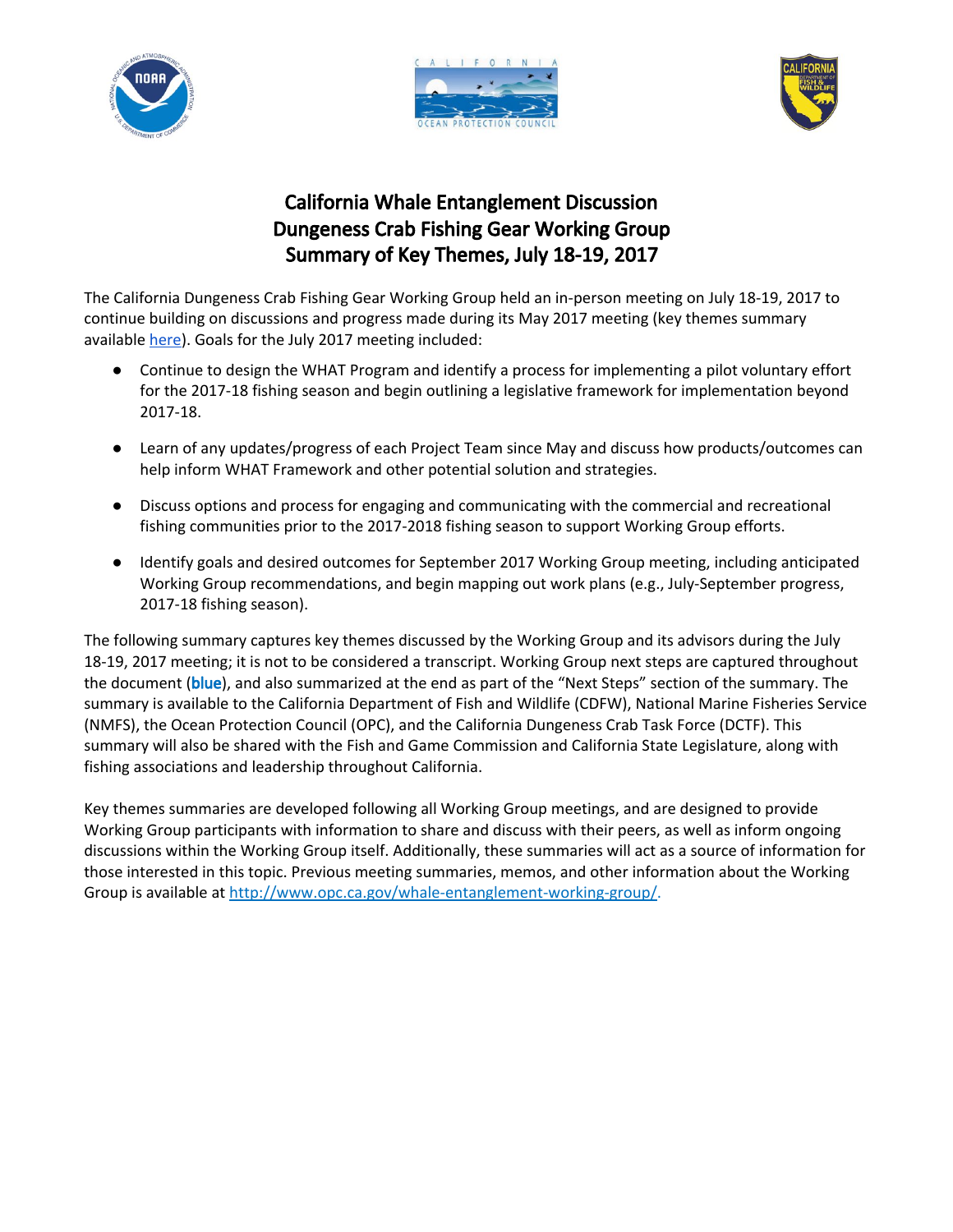# Working Group Meeting Framing

At the start of the meeting, the California Department of Fish and Wildlife (CDFW) informed the Working Group the CDFW Director had requested a draft outline by Friday, July 21 of the risk assessment program the group had begun developing in May 2017 (formerly referred to as the Whale Hotshot Action Team (WHAT) Program, [see](http://www.opc.ca.gov/webmaster/_media_library/2016/08/Whales_WGSummary_May2017_FINAL.pdf) [p10](http://www.opc.ca.gov/webmaster/_media_library/2016/08/Whales_WGSummary_May2017_FINAL.pdf) of the May 2017 key themes summary). In response to outside pressures, including a recent notice of intent to sue the State, the Director is seeking more immediate guidance to address the issue of whale entanglements, especially in Dungeness crab fishing gear.

The Working Group collectively expressed their commitment to continuing to develop an outline of a program to assess and mitigate the risk of whale entanglements in Dungeness crab fishing gear that can be tested during the 2017-18 fishing season. The intent was to share an initial framework with the Director immediately following this meeting with additional details addressed following the September 2017 meeting.

# Whale Entanglement Risk Assessment and Mitigation Program (RAMP)

In response to CDFW's request, the Working Group continued fleshing out the concept of a risk assessment program (RAMP) as initiated during the May 2017 meeting [\(here\)](http://www.opc.ca.gov/webmaster/_media_library/2016/08/Whales_WGSummary_May2017_FINAL.pdf).

- The RAMP will summarize the collaborative and adaptive steps required to successfully reduce the risk of whale entanglements along California's coast, reflecting the progress and steps taken by the Working Group since 2015.
- Three principal elements will make up the RAMP: prioritization, initial assessment and mitigation, and adaptive risk management.
	- $\circ$  The group agreed that strategic communications at each step/stage is essential both within the fishery participants and also with other target audiences, including decision makers.
- A RAMP risk assessment framework (RAMP Framework) is the foundational tool that will be used to understand the risk of whale entanglements within a fishery or area at a given time.
- The intent of the RAMP is to reduce entanglements in California Dungeness crab fishing gear, however it could be used as a concept to potentially address this issue across California's fixed-gear fisheries. To help accelerate the process, the Working Group would be available to share their experiences, hurdles, and successes with others interested in addressing this issue, while steps would be tailored for each specific fishery.
- Continued discussion is needed regarding the the process for collating, managing, and organizing RAMP data streams and to identify/develop clear back-end communications processes for how to relay scoring/data updates from researchers to CDFW and other agencies. Additionally, the composition of the RAMP teams also requires additional discussion.
- A program that uses the Dungeness crab as a model and test case could be applied to other fisheries if successful.

Based on this discussion, an outline for a Whale Entanglement Risk Assessment and Mitigation Program (RAMP) was developed.

- Sonke will share the RAMP outline with Director Bonham on 7/21, drawing on content from the Working Group's charter to help frame the group's charge.
- **●** The Working Group will continue fleshing out the RAMP program with the intention of testing its utility during 2017-18 Dungeness crab fishing season.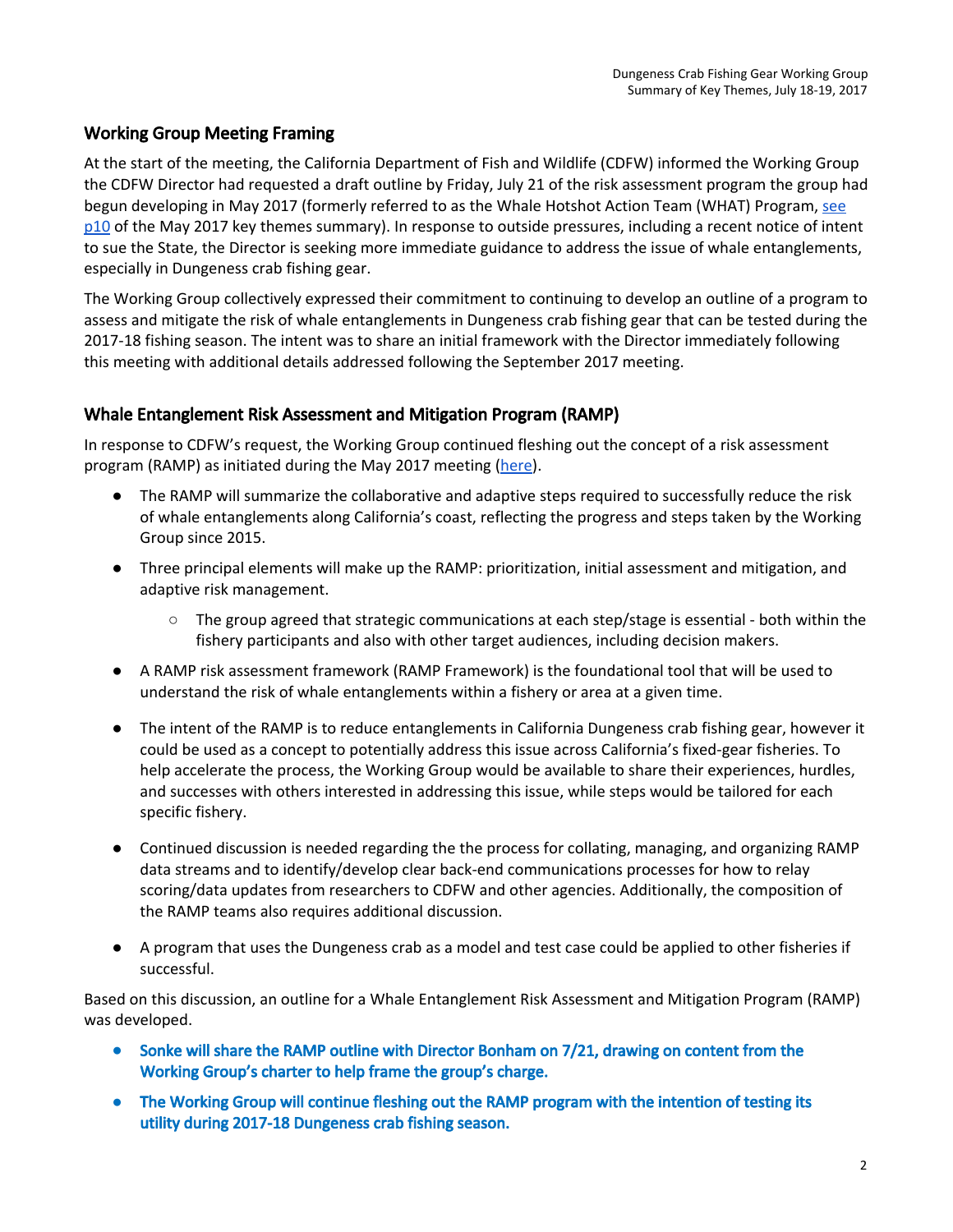## *RAMP Framework (formally the WHAT Framework)*

Building on progress made by the Working Group during its May 2017 meeting and discussions held by the RAMP Project Team between May and July, the Working Group continued to develop the RAMP risk assessment framework (RAMP Framework) that is the cornerstone to understanding the risk of whale entanglements within this program.

- The goal of the framework is to provide an initial assessment of the risk of entanglements is (e.g. low, medium, or high) based on a number of factors. The framework will be designed to act as both a predictive (prior to season) and responsive (during the season) tool.
	- $\circ$  The group confirmed a number of draft factors that may increase the potential risk to whale entanglements: prey distribution (temporal and geospatial), whale distribution/concentration (temporal and spatial), gear concentration (temporal and geospatial), the health of the salmon season (if Dungeness crab fishermen have other fishing options in the Spring months), delays (market, domoic acid), and the number of whale entanglements.
		- Additional ideas for factors were discussed, including water temperature, oceanographic conditions, and extreme weather (leading in increased gear loss). There was general agreement that these will be adequately addressed within the six factors identified above.
	- Considering each factor, the group conducted a "hindcasting" exercise reflecting on the 2013-14, 2014-15, and 2015-16 fishing seasons. For each season, information available on each factor was discussed by the Working Group and given a draft score based on a simple scoring system (-1 = reduced risk;  $0$  = neutral risk; +1 = increased risk). Being mindful that this exercise was conducted to explore the parameters of the tool and assess how to continue to refine the framework, draft scores indicated that the 2013-14 fishing season was low risk (or "green"), the 2014-15 season was medium risk (or "yellow"), and the 2015-16 season was high risk (or "red").
		- The hindcasting exercise illustrated a color/risk spectrum that reflected the increased rates of whale entanglements over the three seasons that were examined, and also illustrated a progression in the potential risk of whale entanglements from low to high over this time period.
	- Recognizing the interconnectedness across factors, the Working Group discussed options for evaluating factors individually or collectively. Additionally, some factors may overlap with each other to create a duplicative effect. The idea of developing a decision tree or series of questions that could be asked to help inform the scoring process was also discussed.
		- The RAMP Project Team will continue to discuss how best to consider the interconnectedness of factors.
		- Jarrod Santora, Karen Grimmer, and Jason Brand will share examples of existing scoring frameworks and/or decision trees used in other programs with the RAMP Project Team for review and consideration.
- The Working Group discussed the need for scoring to be based on objective, transparent, and readily available information. There group agreed subjective information should be limited when informing scores, with the understanding that objective information may only be available at various times throughout the Dungeness crab fishing season, or not at all.
	- The Working Group agreed that the research projects currently being supported and/or coordinated by the Working Group (e.g. forage/whale distribution, electronic reporting, etc.)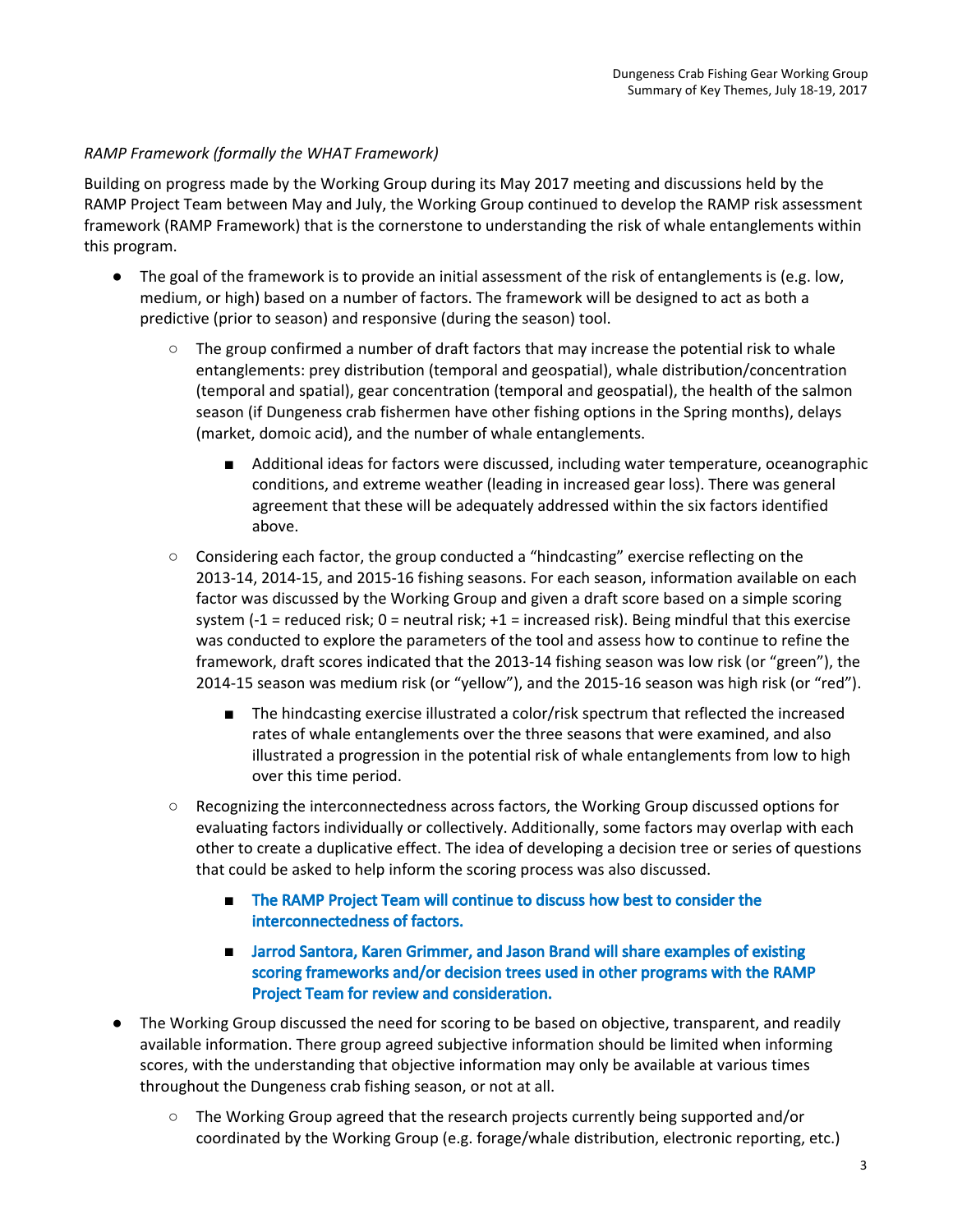should act as additional data streams to inform the RAMP Framework when the data is available.

- There may also be untapped data streams that could inform the framework including WhaleAlert and HappyWhale, which could be used to assess the number of whales in the area in real-time. The Communications Project Team will determine how to share WhaleAlert and HappyWhale with the fleet to assess the number of whales in the area
- Recognizing the RAMP Framework is intended to act as a first/initial indication of an increase in the risk of whale entanglements, the Working Group discussed the importance of having a diverse group of experts - including fishermen - involved in the subsequent stages following the RAMP Framework's output analysis. Under a medium or high output, a "hot shot" team would be mobilized to discuss and determine any next steps, including possible management measures. This process for involving diverse experts is further described in the RAMP program outline.
- Additional work to refine the scoring system, the parameters of each factor, etc. is required to ensure the RAMP Framework is as accurate as possible. It was agreed that the Working Group should be involved in defining all aspects of the framework, to their greatest ability, in partnership with the Working Group's science advisors. The Working Group also agreed identification of possible management measures that could be implemented by a hot shot team based on the outputs of the framework should be lead by the Working Group (see 'Potential Management Measures' section below).

○ Factor leads/data gatherers will develop draft scoring criteria for each factor to further inform what constitutes each score and to help ensure scoring is as objective as possible.

- The group discussed how to approach entanglement data for informing the scoring of the framework. For example, should entanglements caused by non-Dungeness crab gear be considered? What about out-of-state entanglements?
	- **○** There was general agreement that the framework should consider all entanglements that originated in California, or entanglements where the origin of the entanglement was unknown but observed in California. The framework should also consider the cumulative rate of all West Coast entanglements within a given year and across multiple years.
- **●** Currently, information that is being collected to inform the whale concentration/distribution factor is focused on humpback whale data and related models.
	- **○** The group generally agreed that the initial implementation of the RAMP framework should focus on humpback whales, due to the higher rate of entanglements in most recent years (although 2017-18 is an exception) and lower potential biological removal (PBR) level for humpback whale populations. Additionally, the Working Group is operating under the assumption that reducing the risk of entanglements to humpbacks will also work to reduce entanglement risk to other large whales.
		- Over time, the Working Group sees value in possibly expanding data gathering to include other whale species, including grey and blue whales.
	- **○** Leatherback turtles were also brought forward as another species of concern, as highlighted in the letter of intent to sue. Some Working Group participants recommended leatherbacks be included in the Working Group's RAMP Framework. Other participants acknowledged that there are no leatherback experts currently on the Working Group nor has there been focused data collection or discussions on turtles over the two years the group has been active. Additionally,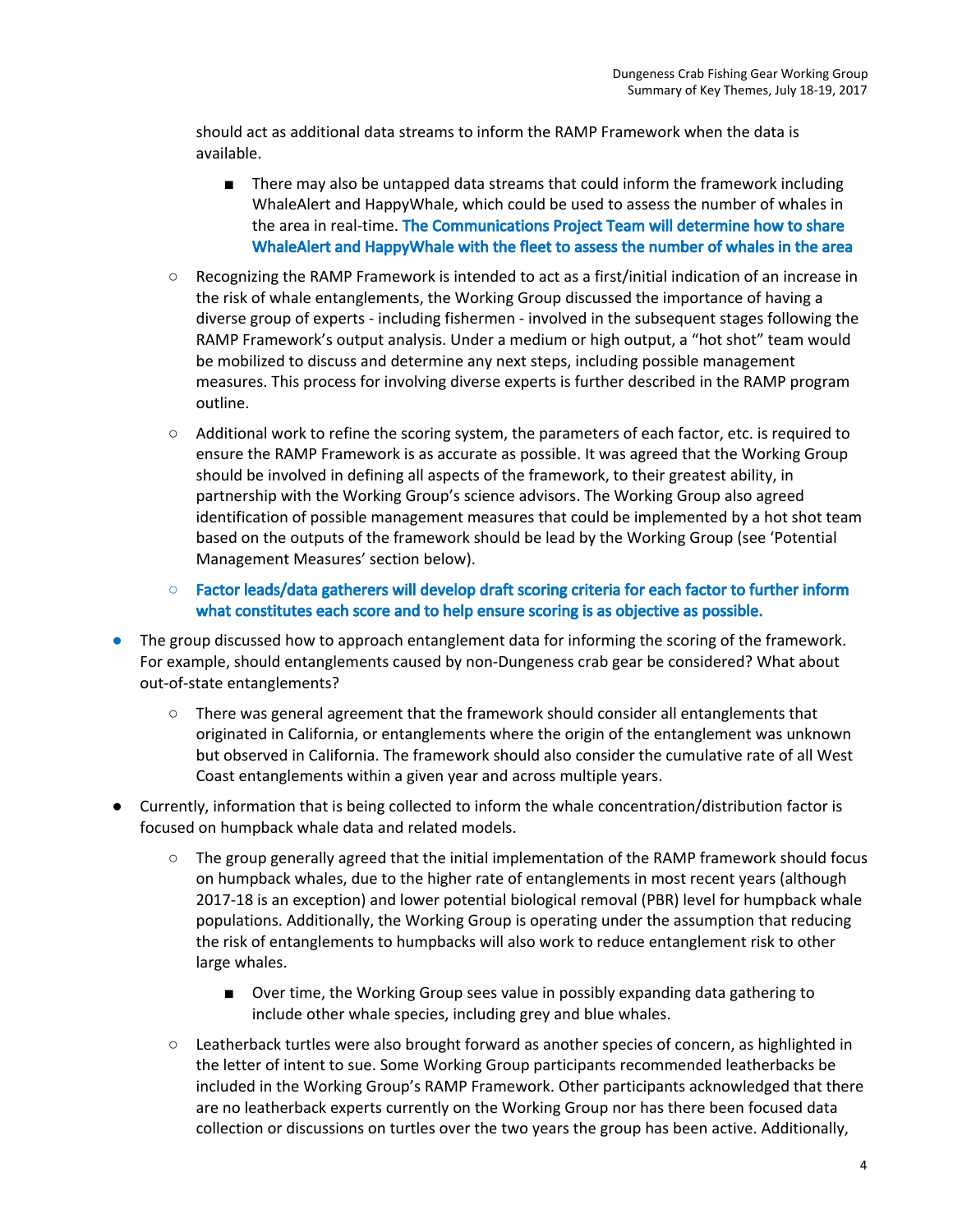few sea turtle entanglements have been recorded making it difficult to understand and assess the risk of turtle entanglements in Dungeness crab fishing gear. Some Working Group participants suggested that reducing the risk of whale entanglements would also have positive effects for leatherback turtles.

- CDFW and NMFS will discuss how/if to address leatherback sea turtles in the RAMP Framework beyond the potential benefits to reducing the risk of entanglements that may exist by addressing whales.
- The Working Group discussed the need to implement the framework (i.e., conduct the scoring exercise) at different times of the year, since certain data may only become available within a specific season/month. There was general agreement that scoring would be conducted at least three times throughout the fishing season: prior to the season (e.g., Fall), during the season (e.g., February/March), and following the season (e.g., Summer).
	- **○** The group discussed the potential need to weight certain scores in an effort prioritize some factors over others (e.g., a season delay into the spring months may be weighted higher than a concentration of whales in a given area during winter months). One potential option for addressing weighting that was suggested was to consider a cumulative score that would build over months. There was some concern that weighting, say, whale entanglements as a factor over other factors may disincentivize entanglement reporting by the fleet.
	- $\circ$  There was an acknowledgement that, as a first step, the framework would only consider state-managed fisheries.
	- $\circ$  The Working Group identified the need to continue discussing the scale at which the framework should be focused (i.e., statewide or. regionally). The RAMP Project Team will continue to explore this consideration for further Working Group discussion.
- Other philosophical questions must also be addressed to implement the program including: How are entanglements originating outside California considered?; Should all West Coast entanglements, including unknown or those not originating in the Dungeness crab fishery, be included in the scoring?; and How can all West Coast entanglements be considered without specifically penalizing the Dungeness crab fishery?
- The group talked through the importance of introducing the RAMP Framework and overall program with the fleet in a stepped process, including putting the framework into practice on a voluntary basis during the 2017-18 fishing season. This would allow the fleet, Working Group, and CDFW and NMFS to test out the framework and continue to fine-tune it. The framework would likely require multiple years to adjust and refine as informed by on-the-ground experiences and fleet feedback.
	- **○** Continued discussion with the fleet through the fishing participants on the Working Group, as well as via the California Dungeness Crab Task Force to communicate the RAMP and framework will be important in advance of the 2017-18 fishing season.
	- CDFW acknowledged that the State is receiving strong pressure from outside groups to establish regulations to address the issue of whale entanglements in Dungeness crab fishing gear. Looking ahead, there may be a need to give the Director more flexibility in his authority to manage and mitigate risks to whale entanglements.
- The RAMP Project Team will continue to develop the draft program to consider the Working Group's role at key stages of scoring and evaluation of related next steps, better define scoring parameters, and other address details that connect the RAMP program with the framework.
- The framework will be further developed to best tested during the 2017-18 fishing season.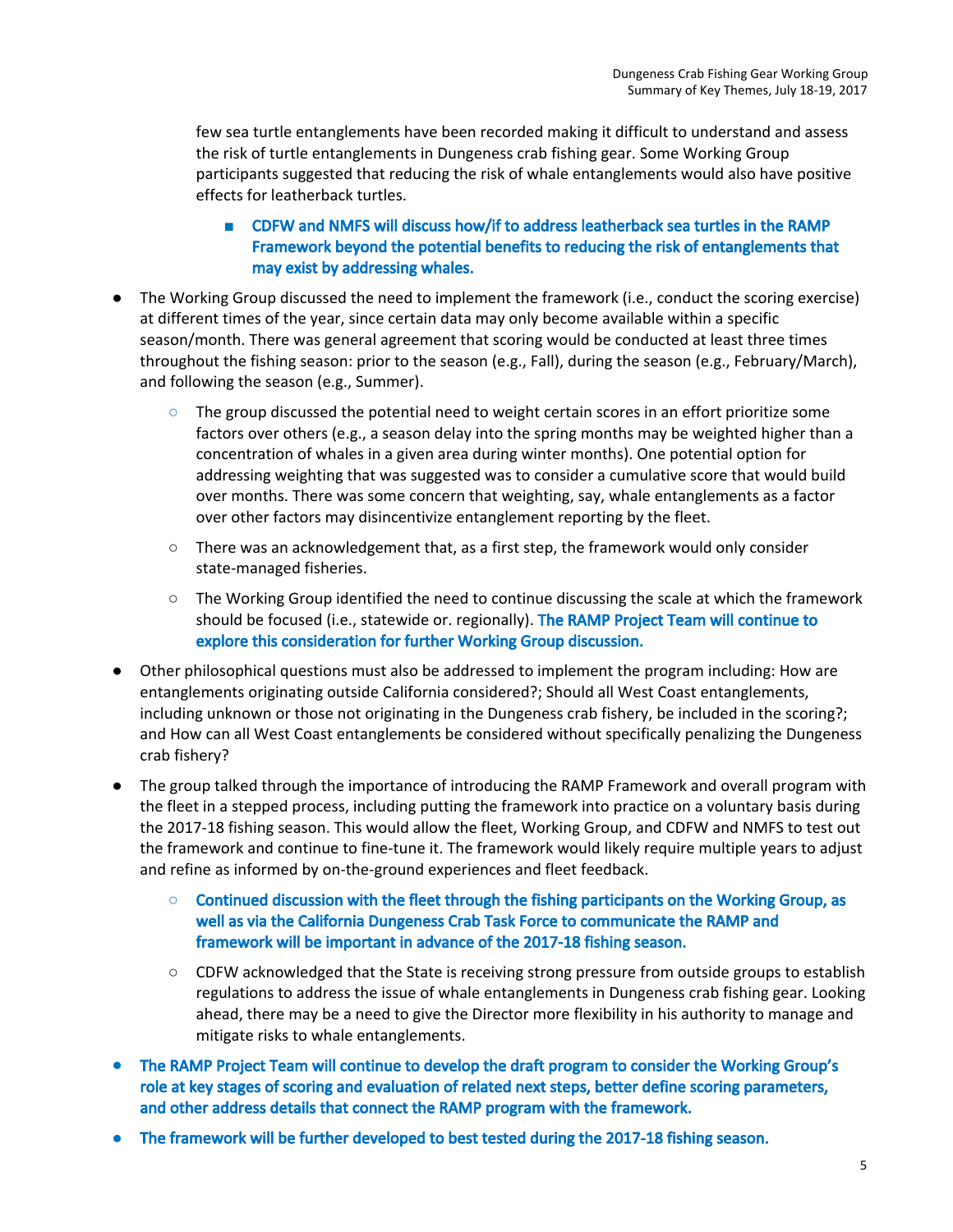## *Potential Management Measures*

During the May 2017 meeting, the Working Group began brainstorming possible management considerations and options that could be put into practice under certain circumstances (i.e., when the RAMP Framework indicates a 'yellow' or medium potential risk for the coming season). The group continued building on these initial ideas during the July meeting.

- The Working Group is interested in developing a range of options, ideally connected to the indicator levels (green, yellow, red), for the hot shot team to use as guidance. Additionally, the Working Group would like to be involved in the end-of-season debrief/review with CDFW to reflect on any management measures that may have been implemented to help support fine-tuning the program and adjustments that may be needed for future seasons.
- Reducing the number of vertical lines was identified as the option that would have the greatest potential positive impact in reducing risk of entanglements. Gear modifications may offer management options in the future, however, additional research and exploration is required (and underway).
	- $\circ$  The Working Group discussed management measures within the framing that they would aim to be temporary, enforceable, and focus on the smallest area and timeframe possible. The program should employ a variety of communications tools to reach out to the fleet if voluntary or mandatory management measures are required including, but not limited to, creating a webpage with live status updates, Coast Guard transmissions, and other print and electronic means.
	- The Working Group generally agreed that any action should be accompanied by continued monitoring to be responsive to the whales and the fishery.
	- The RAMP Project Team will continue to develop ideas for the full Working Group's consideration regarding guiding principles for implementing management measures, and how to measure effectiveness once measures are put into place.
- There were discussions about tools that would need to be in place to effectively and efficiently communicate any voluntary or regulatory measures with the fleet. The 2017-18 pilot could be an appropriate time to test and/or establish communications channels. Additionally, the group identified that communications with CDFW Enforcement will be essential, particularly to help inform the rate of implementation of measures.
- The Working Group walked through a hindcast scenario to consider what possible management measures could have been put into place during the 2015-16 season. The exercise was conducted over a series of months, starting with prior to the season (traditional) openers, through to July 2016. Some of the ideas discussed and considered included mobilizing the hot shot team prior to November based on a number of factors (season delay, forage and whale distribution "abnormal"), increased communication with the fleet, and a regionally-focused limit to the number of traps at the start of the delayed season.
- **●** The RAMP Project Team will continue to consider management measures under certain circumstances and scenarios for full Working Group's consideration during the September 2017 meeting.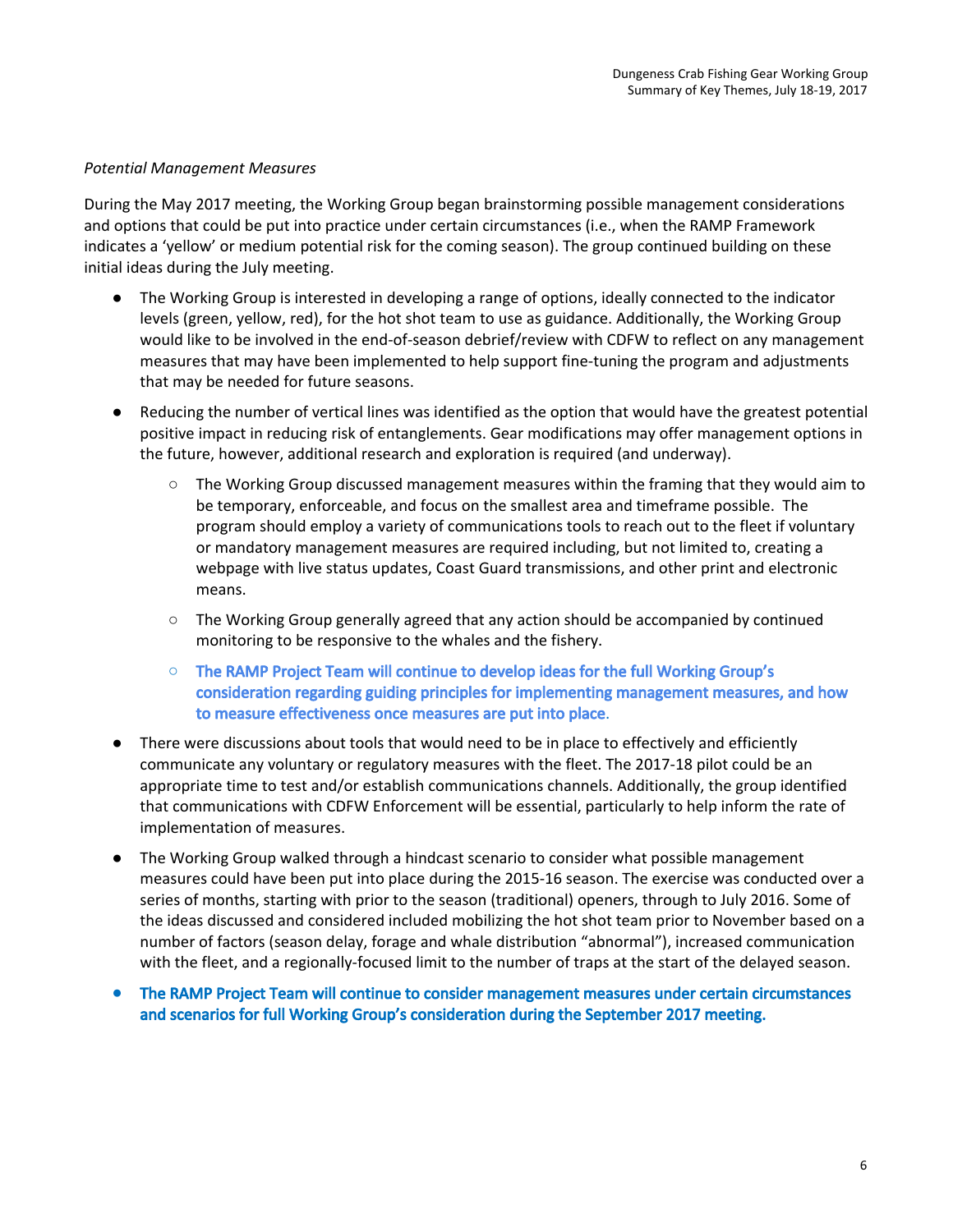## *Funding the RAMP*

The Working Group discussed the need for additional funding to support the RAMP implementation and evaluation for the 2017-18 pilot and beyond. A Section 6 grant is a funding source that could be appropriate to support the RAMP comprehensively, including making connections to additional research identified by the Working Group as priority topics.

- There was general interest expressed by the Working Group to explore the opportunity for a Section 6 grant proposal.
- CDFW would like to see a human dimensions component be included in a Section 6 proposal. This would help CDFW gain a better understanding of the social and economic needs and potential impacts to fishermen, which could help inform the RAMP design and implementation (e.g., communications, managing fleet dynamics).
- CDFW expressed the need for additional administrative capacity to execute a Section 6 grant. Additional discussions with the Pacific States Marine Fisheries Commission (PSMFC) are needed to explore PSMFC's possible role to support CDFW in this effort.
- Strategic Earth will work with CDFW, Karin Forney, and Geoff Shester to continue the discussion on developing a Section 6 grant proposal for submittal in 2017.

## Informing the RAMP Framework: Project Updates

The Working Group has identified a number of research and pilot projects to support and engage in to better understand the risk of whale entanglements and potentially inform the RAMP framework.

## *Enhanced Reporting*

In an effort to better understand the dynamics of fishing effort and whale distribution, a number of enhanced reporting projects have been supported by the Working Group including vessel surveys, aerial surveys, and electronic reporting tools (e.g. solar loggers and eCatch).

- Working Group participants generally agreed that reliable data on fishing gear distribution and density would be a valuable input into the RAMP framework to better assess risk. A pilot will be initiated during the 2017-18 fishing season to test the eCatch and solar logger tools. Approximately 20 volunteers would be sought to test these tools. Updates were provided on the Project Team's progress toward implementing the pilot.
	- eCatch: has been modified from its original use in the groundfish fishery to better reflect the needs of the Dungeness crab fishery and will be finalized for deployment and testing prior to the season opener.
		- $\circ$  eCatch will provide a high level time series view across the entire fishing season, rather than individual events as recorded by the solar loggers. The eCatch tool could also be valuable in calibrating the solar logger data so it is more easily interpreted.
	- Solar loggers: Volunteers must be identified and solar loggers must be purchased to initiate the pilot. The Nature Conservancy (TNC) offered to help purchase solar loggers for those individuals who are unable to purchase the tool, but wish to volunteer for the pilot.
	- For both tools, data is owned by the individual utilizing the tool. TNC has agreements in place to allow them to utilize the data in an aggregated form, which will allow TNC to analyze and summarize the data to inform Working Group discussions. Similar agreements will need to be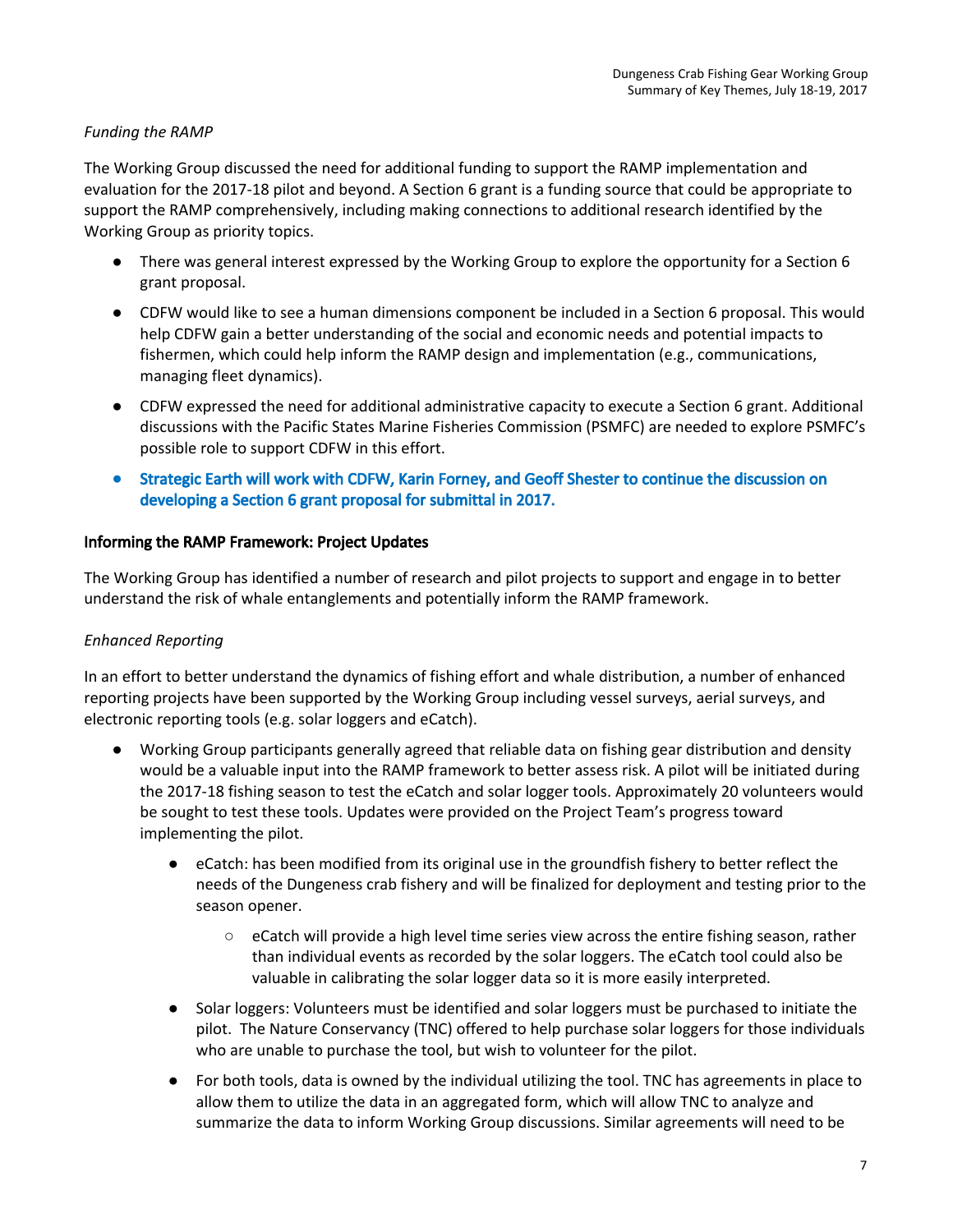established with Pelagic Data Systems to be able to utilize the solar logger data and a funding stream will need to be identified to support analysis of the solar logger data.

- **○** RAMP Project Team will consider options for funding the data analysis associated with the solar loggers.
- The Working Group highlighted that there may also be opportunities to utilize existing CDFW reporting tools to collect data on fishing distribution.
	- **○** CDFW will check in with the e-tickets staff to share the Working Group's interest and explore the possibility of adding new parameters/fields to new electronic tool that can inform the RAMP framework.
- Updates were not provided on aerial and vessel surveys, but may be briefly revisited for the September 2017 meeting.
	- NMFS and Jason Brand will discuss the US Coast Guard's role in supporting aerial surveys.

## *Gear Modifications*

There were no new updates on the gear modification projects following the May 2017 Working Group meeting. However, there was an acknowledgement that following additional research and exploration gear modifications may be a useful management options to feed into the RAMP framework.

## *Forage Species Distribution: Prey and Whale Distribution Data*

Updates on the forage species and whale project were integrated into the discussion of the RAMP framework.

## *Communications*

The Working Group discussed how best to share the details of the RAMP program and framework more broadly with the fleet.

● To communicate the RAMP effectively, the Working Group needs to be able to convey why the program is needed, why fishermen should participate, and what are the tangible benefits to the fishermen to participate in the pilot program.

## ○ A need was also identified for the Communications Project Team to work with the E-Reporting Project Team to help solicit volunteers to conduct the pilot project during the 2017-18 pilot.

- Dungeness Crab fishermen (commercial and recreational) and the Legislature are the highest priority audiences to reach out to. Monterey Bay National Marine Sanctuary (MBNMS) was also identified as a priority audience to receive future Working Group products and reports.
- The Communications Team developed a key messaging document to provide background on the Working Group for the Legislature and other decision-makers. The key messaging document was further refined during the meeting and sent to Sonke to share with Director Bonham by July 21. The document will also be updated to be relevant to the 2017-18 fishing season and posted on the Working Group's webpage.
- Noah Oppenheim, Pacific Coast Federation of Fishermen's Association (PCFFA), explained that PCFFA was pursuing funding through a National Fish and Wildlife (NFWF) grant that could complement the Working Group's existing communications efforts. If awarded funding, PCFFA could utilize their network to distribute communications materials on behalf of the Working Group allowing the Working Group to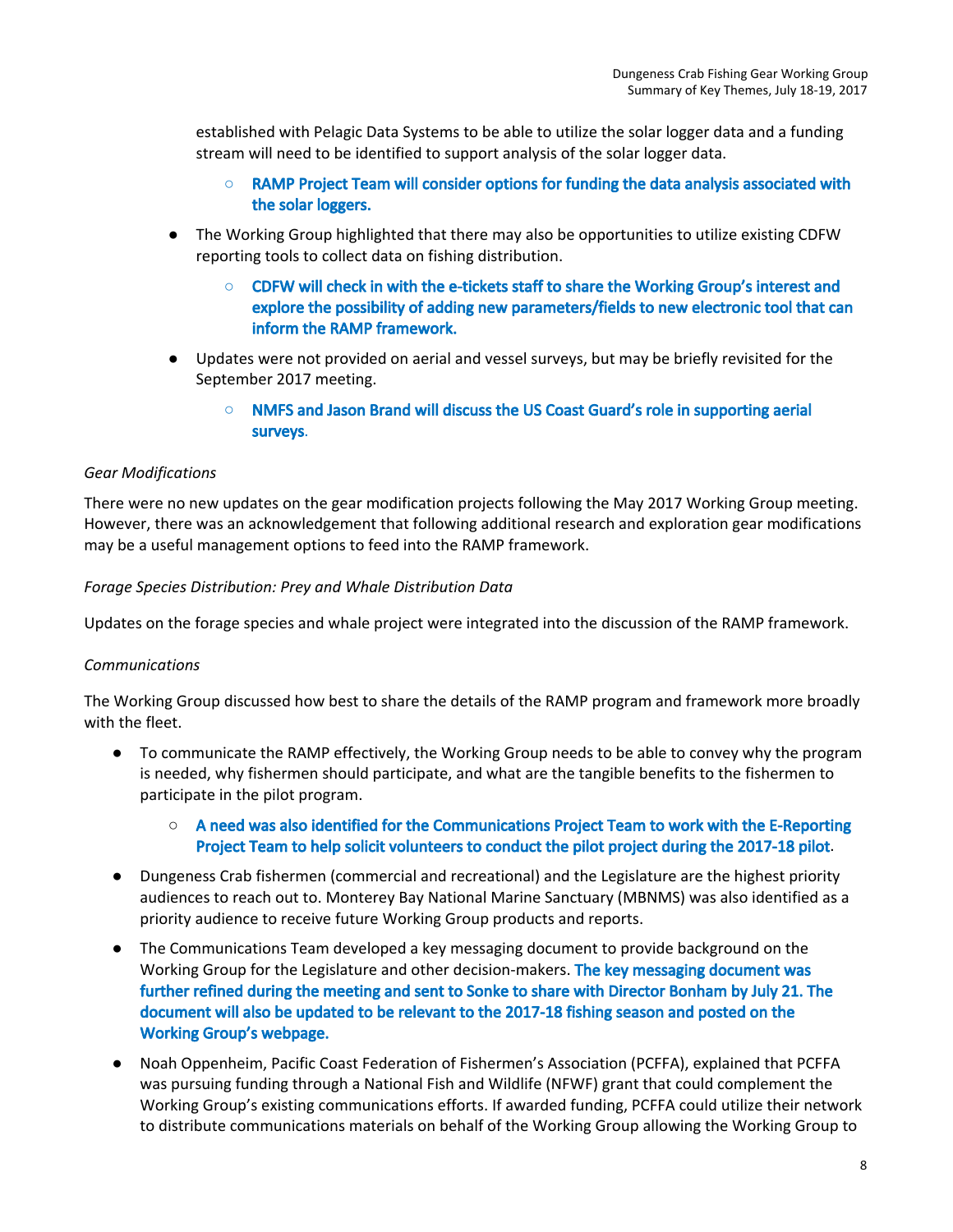reach a broader audience of individuals who are impacted by the Working Group's efforts. PCFFA is also planning port visits to discuss their efforts and could also loop in information from the Working Group.

○ PCFFA requested an endorsement by the Working Group for their efforts. The Working Group provided a verbal confirmation of support during the meeting, but also requested some formal agreement to ensure Working Group ideas were appropriately communicated. The Working Group will develop and share a memorandum of understanding (MOU) with PCFFA if the NFWF proposal is funded.

## Informing the RAMP Framework: Recommendations for Standard Gear Marking

The largest category of whale entanglements is associated with unknown gear types and fisheries. Working Group participants highlighted the value in better understanding the fisheries involved in the unknown category to better address the broader issue of whale entanglements in California and along the West Coast.

- Working Group expressed support for gear marking requirements throughout all commercial and recreational West Coast fixed gear fisheries. Marking all fixed fishing gear would provide insights on the origin of an entanglement, gear set-up that caused the entanglement, inform prioritization and triage related to the RAMP Framework, etc.
- Requiring all fishing gear to be marked is complicated since it involves both state and federal regulations. Such an effort is complex and would require cooperation among the three states, CDFW, the Fish and Game Commission (FGC), NMFS, Pacific Fisheries Management Council (PFMC), and others, it would be a positive step to reduce the questions surrounding the source of whale entanglements.
- The Working Group highlighted the importance of having conversations with other fisheries to educate them on the issue and discuss opportunities to support one another in addressing the issue of whale entanglements. As a first step, the Working Group will share the Best Practices Guides to other fixed gear fisheries in hopes they will use it as a model in their own fisheries.

*Recommendation to CDFW/Legislature and PFMC: The California Dungeness Crab Fishing Gear Working* Group supports requiring all fishing gear types, involved with all fixed-gear fisheries, to be marked so they are fishery specific (and specific to the individual fisherman to help inform origin of the gear). The Working Group *recommends that the California Legislature grants authority to the state/CDFW to take action on this recommendation.*

- *- Consideration: NMFS, CDFW, and Coast Guard can advise what this what this gear marking should look like*
- *- Consideration: How other federal fisheries are marked- Need to share this recommendation with PFMC*
- *- Consideration: All fishing gear including recreational fishing*
- *- Consideration: Also includes Dungeness crab outside of CA (OR/WA)*
- *- Goal: Address data gaps reflected in the high percentage of whale entanglements recorded as "unknown" by creating a way to improve identification of gear associated with whale entanglements.*
- **●** This recommendation will be shared by Sonke Mastrup with Director Bonham on July 21 and will be included in the Working Group's 2017 memo to the Legislature, CDFW, and FGC.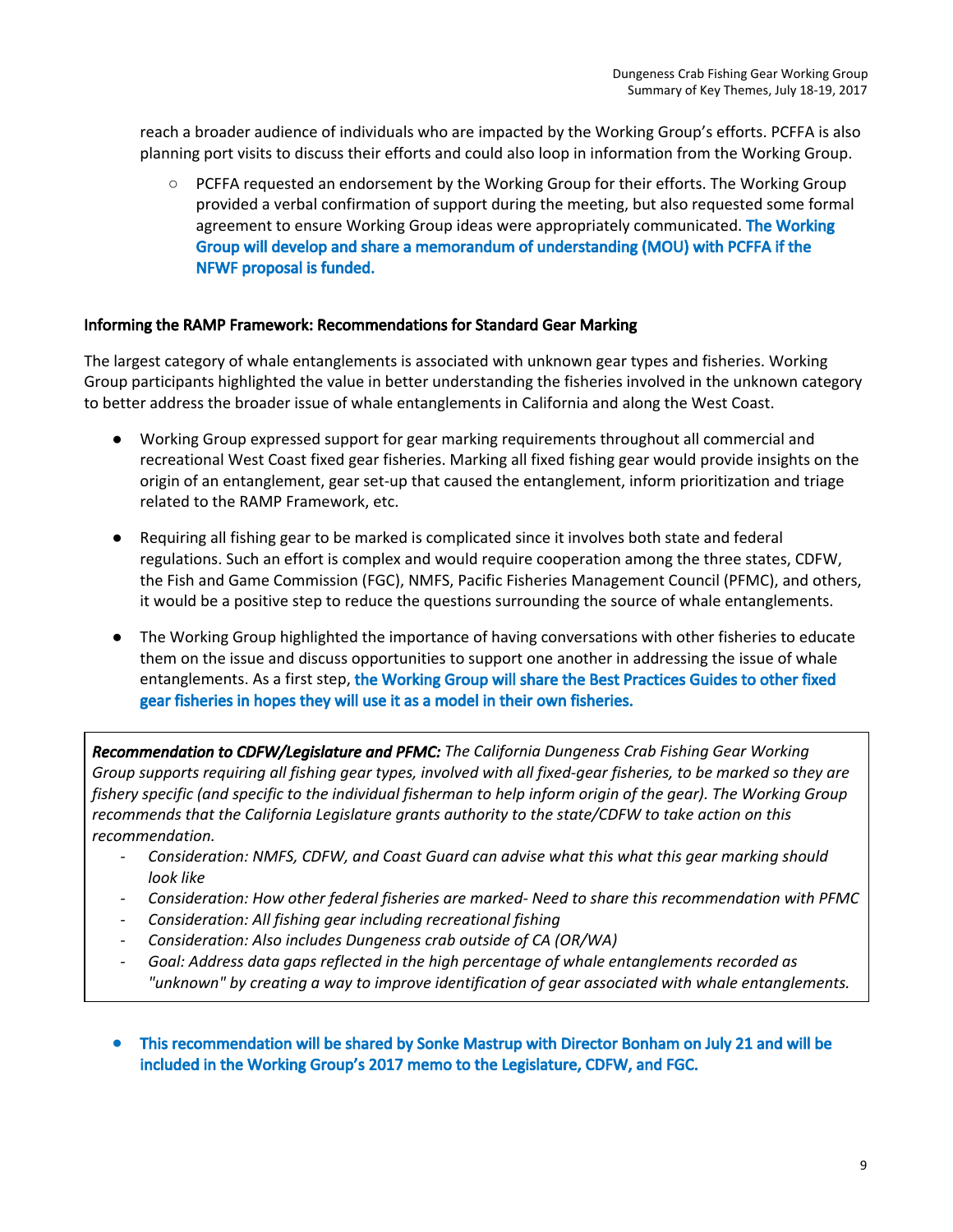## Whales Update

John Calambokidis, Cascadia Research Group and Working Group Science Advisor, provided the Working Group with a presentation on the status of West Coast whales. Key highlights from his presentation include:

- The predictability of humpback whales returning to feeding grounds can help inform the RAMP Framework in terms of where, geographically, humpbacks are expected to return each year. As humpback whale populations increase, it is likely to see these whales increase the amount of time spent on feeding grounds and/or an expansion of humpbacks into historical areas that they had not occupied in recent decades.
- To develop a sufficient management plan, it is important that data from a variety of sources be incorporated. Pulling data from multiple datasets can be challenging, but there is value in ensuring the full pictures is being presented.
- While Humpbacks are able to switch prey types during periods of decreases in food sources, blue whales are exclusively krill feeders and must adjust with the source location. Blue whales are not site specific and they migrate based on the location of krill populations making it harder to predict migration patterns.
- It is also important to note that entanglement data for blue whales is only from the last two years, making it difficult to determine how much of the changes observed are from factors over time versus increased reporting of incidents, and what is driving regional bias.

## Additional Next Steps

In addition to any next steps described above:

- **●** Strategic Earth will continue to maintain open lines of communication with agency staff in Oregon and Washington who are helping to coordinate efforts to convene similar Working Groups to address the issue of whale entanglements in Dungeness crab fishing gear.
- **●** A summary of key themes will be developed and circulated to the Working Group for review, prior to making it publicly available on the OPC website.
- Strategic Earth will follow up with Tom Weseloh, Joint Committee on Fisheries and Aquaculture, to discuss informational needs to inform potential Legislation.
- **●** Strategic Earth will share the following documents with the Working Group:
	- **○** RAMP overview document
	- **○** Language on recommendation for gear marking
	- **○** Draft "research priorities" document
	- **○** A list of philosophical questions that need to be addressed to refine the framework